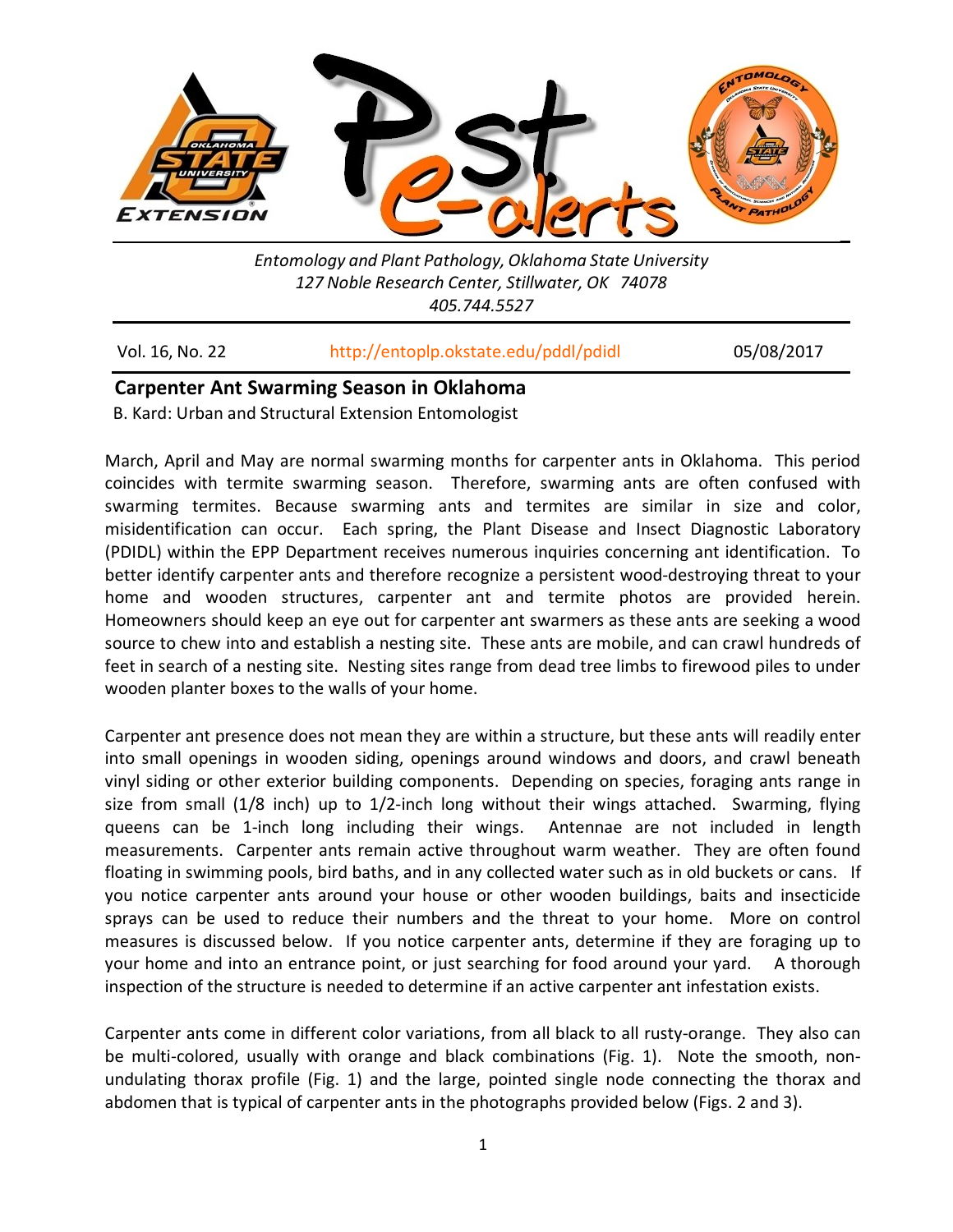

**Figure 1.** Carpenter Ant Swarmer. **Figure 2.** Carpenter Ant Forager. Note **glossy rust** and **black** coloring. and elbowed antennae. Coloring varies.



1/2- to 1-inch long including wings. 1/8- to 1/2-inch long. Note **dull black** color [Photo courtesy Joseph Berger, Bugwood.org] [Photo courtesy David Cappaert, Bugwood.org]



**Figure 3.** Swarmers come in multiple sizes. **Figure 4.** Evidence of carpenter ant activity. 1/4- to 5/8-inch long without wings. [Photo courtesy Edward H. Holsten, Bugwood.org] [Photo courtesy Whitney Cranshaw, Bugwood.org]



Note **glossy all black** bodies. Sizes range from Excavated sawdust discarded from a nesting site.



**Figure 5**. Carpenter ant galleries in building **Table 1.** Differentiating ants from termites. timber or log. Smooth-sided parallel galleries. Primary body shape differences. [Photo courtesy R. Werner, Bugwood.org]

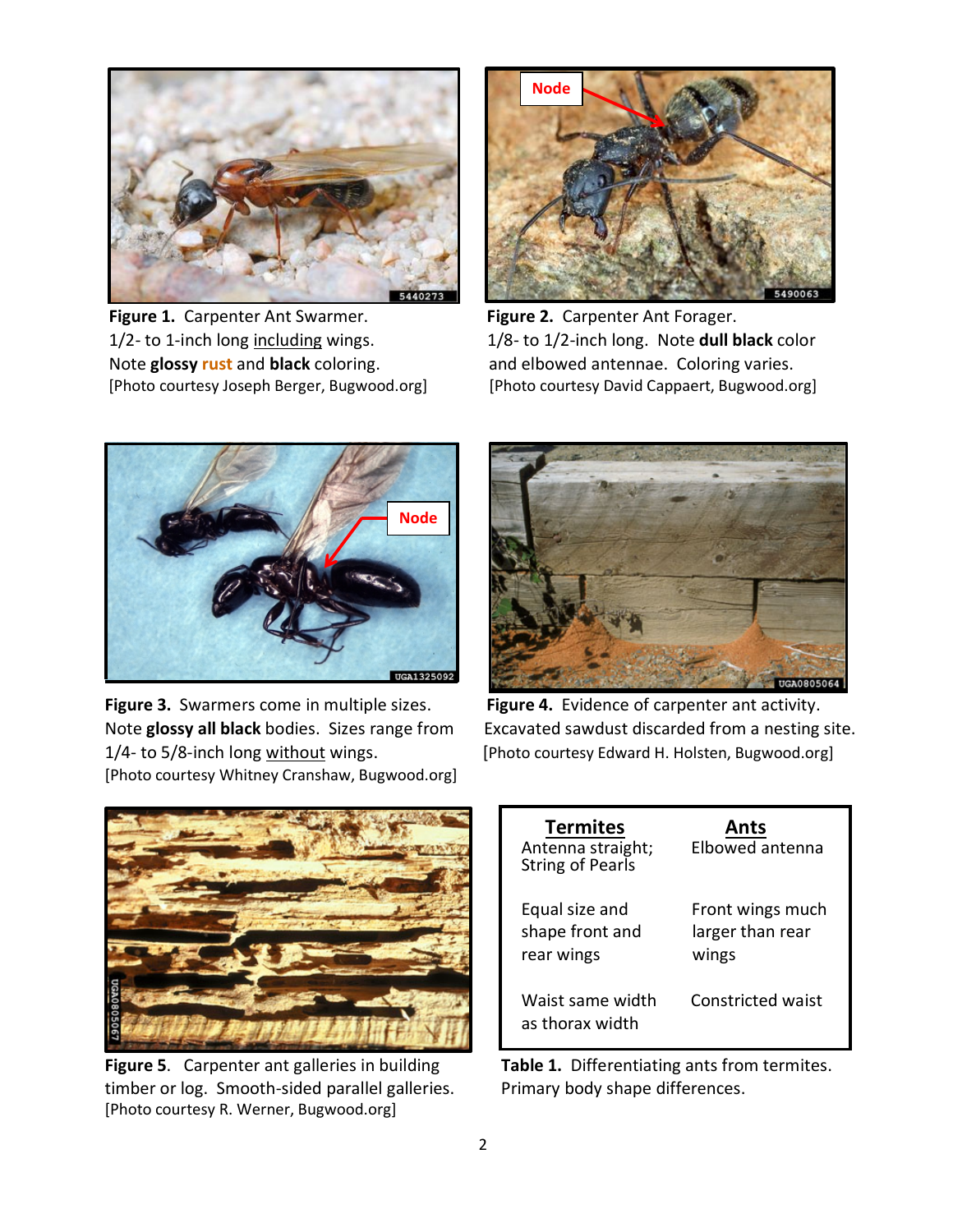**Figure 6. Termites.** Many Workers; 5 Soldiers; 1 Swarmer. Note black body of the winged swarmer (alate; reproductive). Soldiers have large, dark orange heads. Each antenna looks like a single string of pearls. [Photo courtesy C. E. Konemann] Worker=1/5-inch long; Soldier=1/4-inch long; Swarmer= 2/5- to 1/2-inch long with wings. [Antennae not included]





**Figure 7**. Destruction of a pine stump by Carpenter Ants and decay. Stump about 2-feet tall. [Photo courtesy C. E. Konemann]

# **Carpenter Ant Behavior**

Carpenter ants prefer to locate their nesting sites near moist wood and a water source. Indoor moisture sources due to a small water leak in a wall or high humidity within building crawl spaces produce favorable conditions for colony proliferation. They hollow out wood to create nesting sites and after a few years satellite colonies can also form, compounding the infestation (Fig. 4). Tunnels (galleries) generally run parallel with the grain of the wood and are connected with crosstunnels (Figure 5). However, the galleries are not packed with mud as is done by termites. In addition, carpenter ant galleries do not contain small sand-like pellets (drywood termites) or powdered or granular frass that are deposited by wood-boring beetles. Carpenter ants also nest in hollow voids in walls and inside wood building components, or behind wall insulation.

#### **Foraging and Feeding Activity**

Carpenter ants forage actively at night, but also continue to forage to a lesser extent during the day when they would be more visible to predators such as birds and lizards. They create foraging trails between the main and satellite colony nest sites, as well as trails to main food resources such as 'honeydew' producers. They often follow guidelines like edges of landscape timbers, edges of concrete patios, or planter box wall bases. They may follow water lines or water hoses lying on the ground. Carpenter ants are broad-spectrum feeders, utilizing many food resources including dead insects. They readily eat the sweet honeydew excrement of aphids, scale insects, and mealybugs that feed on ornamental shrubs and garden plants. Protein and sugar sources are also exploited. Garbage can food waste contents are also utilized.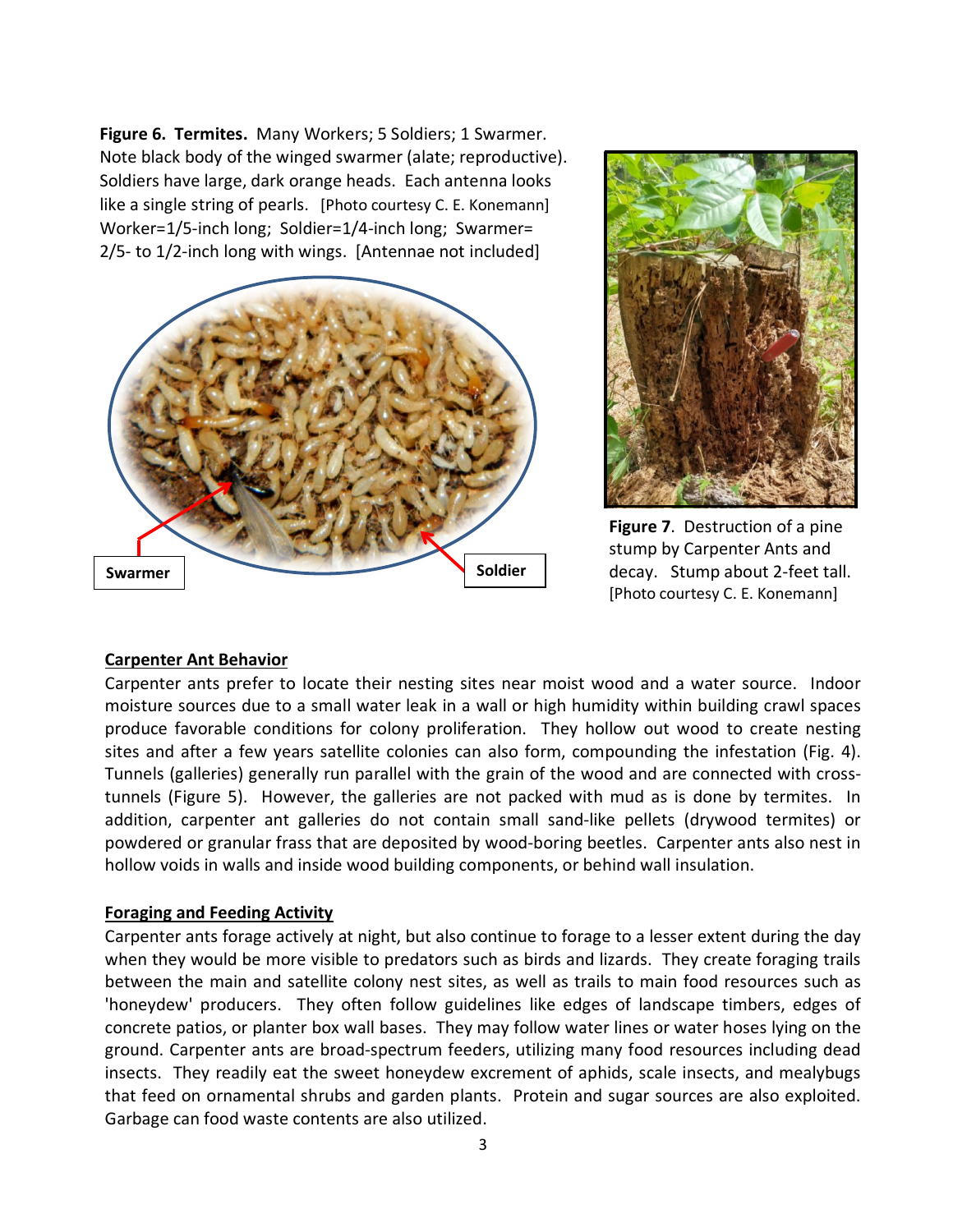### **Carpenter Ant Management**

**a.** *Moisture Control***,** *Sanitation***,** *and Exclusion***.** Wet conditions and availability of dead wood around a home or other wooden structure create conducive habitats for carpenter ant proliferation. Ensuring that rainwater drains away from a structure, and that old rotting firewood and dead tree limbs are removed and burned or discarded reduces the threat of an infestation. Firewood should be stored in dry conditions away from the structure. Water leaks must be repaired, rain gutters kept clean, and water emitted from downspouts directed to drain away from the structure. Extensions that fit onto the bottom outlet of downspouts are commercially available. Landscape timbers and plant bed mulch create ant habitat, and thus require regular inspection.

Poor ventilation in attics and crawl spaces creates high humidity that is favorable to insects. Poor attic ventilation coupled with clogged rain gutters or leaky roofs can keep wood beneath shingles and behind rain gutters wet, providing habitat for many types of ants, termites, centipedes, and numerous arthropod pests. Wetness also creates conditions favorable to wood-rot damage. Tree limbs or shrubs touching exterior walls provide pathways for ants to enter the structure. Trimming back limbs and shrubbery is beneficial. Remove all debris that can act as nesting sites.

Seal all cracks, holes, and dried and cracked old caulk areas, using new high quality caulking around window and door frames and pipes extending through exterior walls. Small rectangular pieces of window screen can be placed over weep holes in brick façade exterior walls and attached using caulk. This will allow moisture to escape from inside the walls while excluding many ants and other pest home invaders. In addition, some insecticide use is usually needed as described below.

Initially, a thorough inspection of structures and their surrounding outside yard and patio areas is necessary to locate ant nesting sites. Locating all nesting sites in and around structures and eliminating conducive conditions is essential for successful control as well as reducing the possibility of re-infestation. Then, control measures, including insecticides and baits, can be more effectively employed directly to active carpenter ant nests.

**b.** *Insecticides and Baits***.** Two primary strategies for preventing carpenter ant attack or eliminating an active infestation within or around a structure have been effective. The first is applying insecticide directly to the ants and their nesting sites. The second is implementing a baiting program. Insecticides and insecticide baits are designed for both outdoor and indoor use.

**Insecticides.** Standard insecticide dusts, aerosols, and liquid sprays have been successful in reducing or eliminating several pest ant species including carpenter ants. Insecticide label directions must be strictly followed, and insecticide re-applications accomplished as directed. Inspection intervals and refreshing baits in a timely manner increases success. Locating the primary nest, which is usually outside of the structure in dead tree stumps and limbs or firewood, or hidden in a sheltered location is important for elimination of the colony.

When the nests are inside walls or other building components it is necessary to drill holes to reach into the ant galleries and inject insecticide dusts or release an aerosol insecticide. In open voids that are not filled with building insulation, dusts are most appropriate, whereas within insulated voids aerosols are most effective. When it is possible to vacuum ants out of hollow rods (curtain or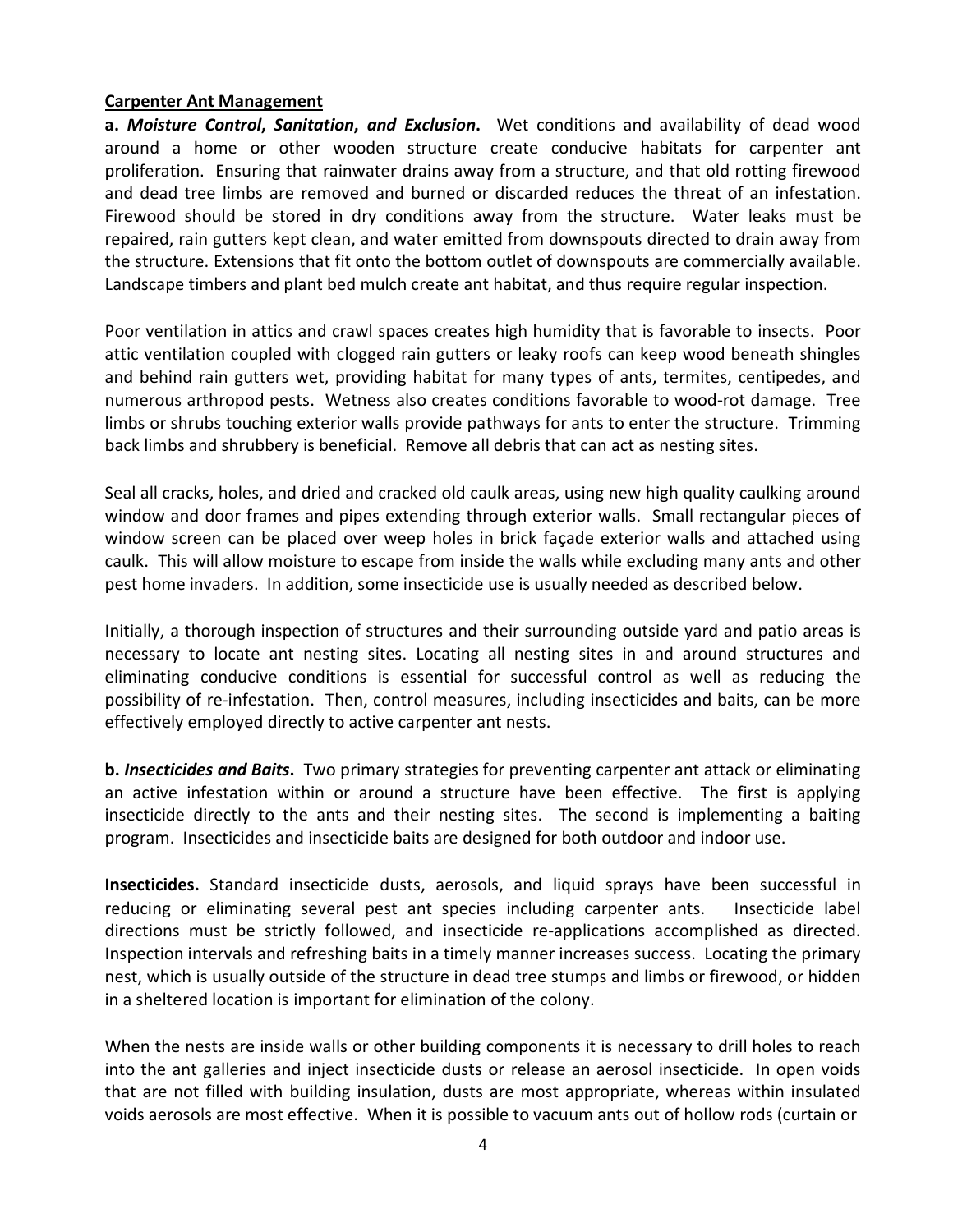shower rods) this is helpful. Then follow-up with insecticide dusts to prevent re-infestation. Infested firewood should be discarded or burned. Outside nests and foraging ants can be sprayed with a liquid insecticide labelled for ant control. Exterior insecticide applications around the entire building perimeter are beneficial as they reduce many pests in addition to carpenter ants. Label directions must be strictly followed for all insecticide applications.

**Baits.** Baits can be used outside and inside structures, and have been effective in eliminating carpenter ants. Bait manufacturers continue to develop effective baits. Bait formulations can be gel or granular depending if they are sugar-based or protein-based. Baits have the advantage of easy placement and providing a continuous source of toxicant to foraging ants, therefore eliminating them in large numbers. Baits must be monitored and replenished according to label directions and they must be placed where carpenter ants will encounter them, but where pets, wild birds, and other animals do not have access. Several commercial baits are currently on the market: 1. Advance®Carpenter Ant Bait, 2. Advion®Ant Gel Bait, 3. Gourmet®Liquid Ant Bait, 4. Intice®Ant bait, and 5. Maxforce®Carpenter Ant Bait Gel, to name a few. Search the web for information on many commercial ant baits [**www.carpenterantbaits.com**]. A building owner can also hire a pest management professional to handle their carpenter ant control and other pest problems.

# **c.** *Multi-step Program for Managing Carpenter Ants.*

 **1. Inspection.** Several different types of ants can be simultaneously infesting the same building. When a complete building and surrounding exterior area inspection has been conducted and the pest is identified as carpenter ants, it is important to determine where they are nesting inside and outside of the structure, and locate their main and satellite nests. Ant trails lead to their nests.

 **2. Eliminate Conducive Conditions.** Implement moisture reduction, sanitation, and exclusion actions. Remove all debris and materials that can become favorable nesting sites.

 **3. Insecticides and Baits.** Apply control measures to active carpenter ant nests and foraging sites. In conjunction with sanitation and exclusion measures such as moving firewood stacked against the structure away and elevated off the ground, insecticides and baits are rapidly effective.

 **4. Monitor Results and Modify Management Program.** Regular follow-up evaluations must be conducted to ensure the carpenter ants are eliminated, and to treat for new or repeat infestations. When baits are employed, follow-up evaluations are especially important as baits can be lost, removed, affected by adverse weather, and spoil and decompose over time. The management program requires regular maintenance, additional bait stations as needed, concurrent insecticide applications, and treatment of carpenter ant survivors or additional new colonies that have invaded the area.

# **d.** *Summary*

If you determine that your home is infested with carpenter ants, it is necessary to take quick management actions as these ants are persistent and will continue to chew into wood and expand their main nest and add satellite nests. As discussed above, there are several do-it-yourself actions that can be done and many pest control products are available on-line or at local merchant's stores. There are also several over-the-counter insecticides and baits available to the general public for controlling carpenter ants.